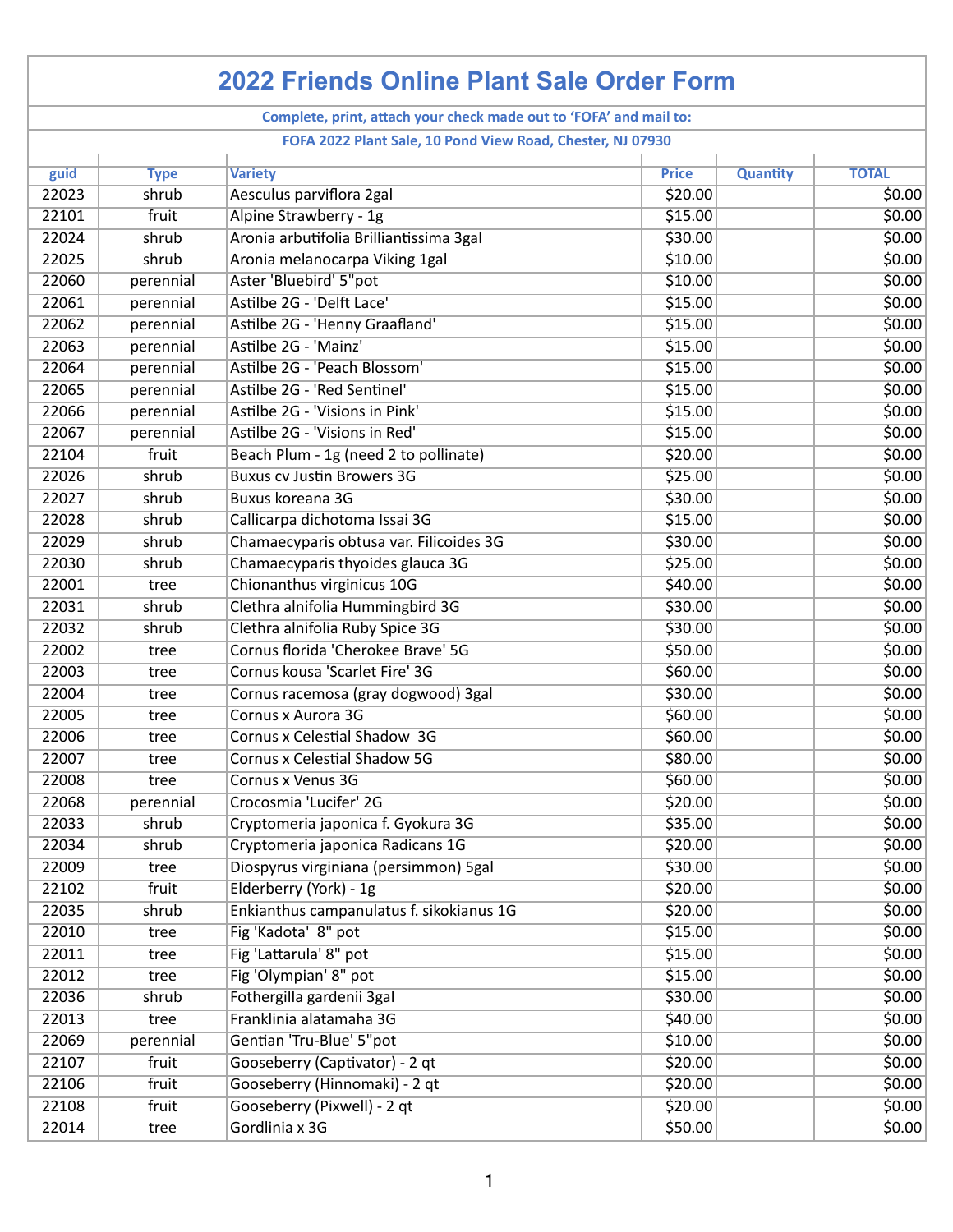| 22015 | tree      | Halesia tetraptera (silverbell) 5gal            | \$30.00 | \$0.00 |
|-------|-----------|-------------------------------------------------|---------|--------|
| 22037 | shrub     | Hamamelis virginiana 4qt                        | \$15.00 | \$0.00 |
| 22070 | perennial | Heuchera villosa 'Blackout' 1qt                 | \$10.00 | 50.00  |
| 22071 | perennial | Heuchera villosa 'Caramel' 1qt                  | \$10.00 | \$0.00 |
| 22072 | perennial | Heucherella 'Revolution' 1qt                    | \$10.00 | \$0.00 |
| 22016 | tree      | Ilex opaca 'Steward's Silver Crown' 1G          | \$15.00 | \$0.00 |
| 22038 | shrub     | Ilex pendunculosa Female 3G                     | \$30.00 | \$0.00 |
| 22039 | shrub     | Ilex vercillata 'Red Sprite' 3gal               | \$30.00 | \$0.00 |
| 22040 | shrub     | Ilex vercillata 'Stoplight' 1G                  | \$10.00 | \$0.00 |
| 22041 | shrub     | Ilex verticillata 'Sparkleberry' 3gal           | \$30.00 | \$0.00 |
| 22042 | shrub     | Ilex verticillata 'Winter Red' 3gal             | \$30.00 | \$0.00 |
| 22043 | shrub     | Ilex x Red Beauty 1G                            | \$10.00 | \$0.00 |
| 22044 | shrub     | Ilex x Robin 1G                                 | \$10.00 | \$0.00 |
| 22073 | perennial | Iris ensata 2G - 'Crystal Halo'                 | \$20.00 | \$0.00 |
| 22074 | perennial | Iris ensata 2G - 'Good Omen'                    | \$20.00 | \$0.00 |
| 22075 | perennial | Iris ensata 2G - 'Good Omen'                    | \$20.00 | \$0.00 |
| 22076 | perennial | Iris ensata 2G - 'Variegata'                    | \$20.00 | \$0.00 |
| 22045 | shrub     | Itea virginica Henry's Garnet 3G                | \$30.00 | \$0.00 |
| 22100 | fruit     | Jostaberry - 1g                                 | \$20.00 | \$0.00 |
| 22077 | perennial | Liatris Kobold 2G                               | \$15.00 | \$0.00 |
| 22110 | shrub     | Lilac - 'Atheline Wilbur' 1g rose lavender      | \$15.00 | \$0.00 |
| 22112 | shrub     | Lilac - 'Frederick Law Olmsted ' 1g white       | \$15.00 | \$0.00 |
| 22113 | shrub     | Lilac - 'President Lincoln' 1g blue             | \$15.00 | \$0.00 |
| 22109 | shrub     | Lilac - 'Sunday' 1g lavender                    | \$15.00 | \$0.00 |
| 22111 | shrub     | Lilac - 'Vesper Song' 1g violet                 | \$15.00 | \$0.00 |
| 22046 | shrub     | Lindera glauca f. salicifolia 3G                | \$30.00 | \$0.00 |
| 22047 | shrub     | Osmanthus 'Goshiki' 3G                          | \$30.00 | \$0.00 |
| 22048 | shrub     | Osmanthus 'Gulftide' 1G                         | \$10.00 | \$0.00 |
| 22078 | perennial | Peony (herbaceous) -2gal 'Ben Franklin'         | \$30.00 | \$0.00 |
| 22079 | perennial | Peony (herbaceous) -2gal 'Francis Willard'      | \$30.00 | \$0.00 |
| 22080 | perennial | Peony (herbaceous) -2gal 'Jules Elie'           | \$30.00 | \$0.00 |
| 22081 | perennial | Peony (herbaceous) -2gal 'Victoire de la Marne' | \$30.00 | \$0.00 |
| 22017 | tree      | Pinus bungeana 7G                               | \$70.00 | \$0.00 |
| 22018 | tree      | Pinus koriaensis 10G                            | \$70.00 | \$0.00 |
| 22019 | tree      | Pinus parviflora Adcock's Dwarf 7G              | \$80.00 | \$0.00 |
| 22020 | tree      | Pinus parviflora Glauca 7G                      | \$70.00 | \$0.00 |
| 22049 | shrub     | Rh. Austrinum 'Yellow Surprise' 3G              | \$50.00 | \$0.00 |
| 22050 | shrub     | Rhododendron arborescens 1G                     | \$12.00 | \$0.00 |
| 22021 | tree      | Sciadopytis verticillata 1G                     | \$15.00 | \$0.00 |
| 22105 | fruit     | Serviceberry -2g                                | \$35.00 | \$0.00 |
| 22082 | perennial | Solidago 'Fireworks' 3gal                       | \$20.00 | \$0.00 |
| 22022 | tree      | Stewartia pseudocamellia 2gal                   | \$25.00 | \$0.00 |
| 22103 | fruit     | Strawberry (Seascape everbearing) - 1qt         | \$7.00  | \$0.00 |
| 22051 | shrub     | Vaccinium 'Bluecrop' 3gal                       | \$25.00 | \$0.00 |
| 22053 | shrub     | Vaccinium 'Blueray' 3gal                        | \$25.00 | \$0.00 |
| 22052 | shrub     | Vaccinium 'Darrow' 3gal                         | \$25.00 | \$0.00 |
| 22054 | shrub     | Vaccinium Pink Lemonade 3G                      | \$30.00 | \$0.00 |
| 22055 | shrub     | Viburnum dentatum 'Blue Muffin' 3G              | \$30.00 | \$0.00 |
| 22056 | shrub     | Viburnum nudum 3G                               | \$30.00 | \$0.00 |
|       |           |                                                 | \$25.00 |        |
| 22057 | shrub     | Viburnum Shasta 3gal                            |         | \$0.00 |